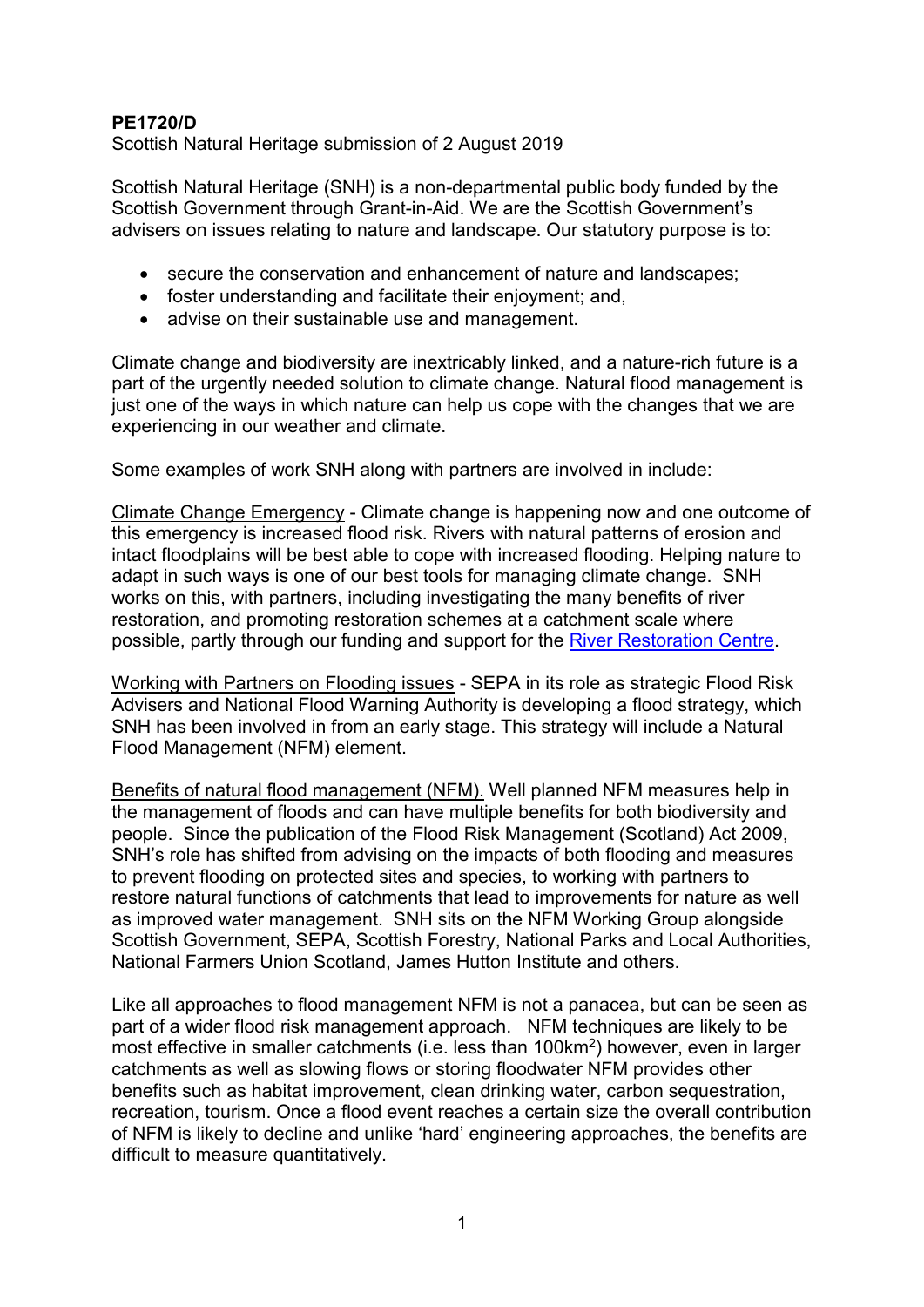In the urban setting NFM can be implemented through blue-green infrastructure – designed landscapes that as well as being attractive to people and biodiversity can help manage water in periods of excess that may otherwise result in flooding. Many of the projects supported through the Green Infrastructure Strategic Intervention,<sup>[1](#page-1-0)</sup> which is being delivered by SNH, contain an NFM element.

Phase 1 of Dynamic Coast<sup>[2](#page-1-1)</sup> – Scotland's National Coastal Change Assessment has identified large numbers of assets such as 30,000 buildings, 1,300km of roads and 100km of railways close to potentially erodible coasts and potentially at risk from coastal flooding. A second phase of work is currently underway which includes developing adaptation and resilience plans in seven locations through developing an understanding of natural processes.

Natural Flood Management Measures – from the Natural Flood Management Handbook $3$ 

| <b>Measure group</b>                          | <b>Measure type</b>                               | <b>Main action</b>                           |
|-----------------------------------------------|---------------------------------------------------|----------------------------------------------|
| Woodland<br>creation                          | Catchment woodlands                               | <b>Runoff reduction</b>                      |
|                                               | Floodplain woodlands                              | Runoff reduction/floodplain<br>storage       |
|                                               | Riparian woodlands                                | Runoff reduction/floodplain<br>storage       |
| Land<br>management                            | Land and soil<br>management practices             | <b>Runoff reduction</b>                      |
|                                               | Agricultural and upland<br>drainage modifications | <b>Runoff reduction</b>                      |
|                                               | Non-floodplain wetlands                           | <b>Runoff reduction</b>                      |
|                                               | Overland sediment traps                           | <b>Runoff reduction</b>                      |
| <b>River</b> and<br>floodplain<br>restoration | River bank restoration                            | Sediment management                          |
|                                               | River morphology and<br>floodplain restoration    | Floodplain<br>storage/sediment<br>management |
|                                               | Instream structures (e.g.<br>large woody debris)  | Floodplain storage                           |
|                                               | Washlands and offline<br>storage ponds            | Floodplain storage                           |
| <b>Coastal NFM</b>                            | Managed realignment                               | Estuarine surge                              |
|                                               | Saltmarsh and mudflat<br>restoration              | attenuation and wave<br>energy dissipation   |
|                                               | Sand dune restoration                             |                                              |
|                                               | Shingle restoration                               |                                              |
|                                               | Recharge (beach or<br>intertidal)                 |                                              |

<span id="page-1-0"></span> <sup>1</sup> <https://www.greeninfrastructurescotland.scot/>

<span id="page-1-1"></span><sup>2</sup> <http://www.dynamiccoast.com/>

<span id="page-1-2"></span><sup>3</sup> <https://www.sepa.org.uk/media/163560/sepa-natural-flood-management-handbook1.pdf>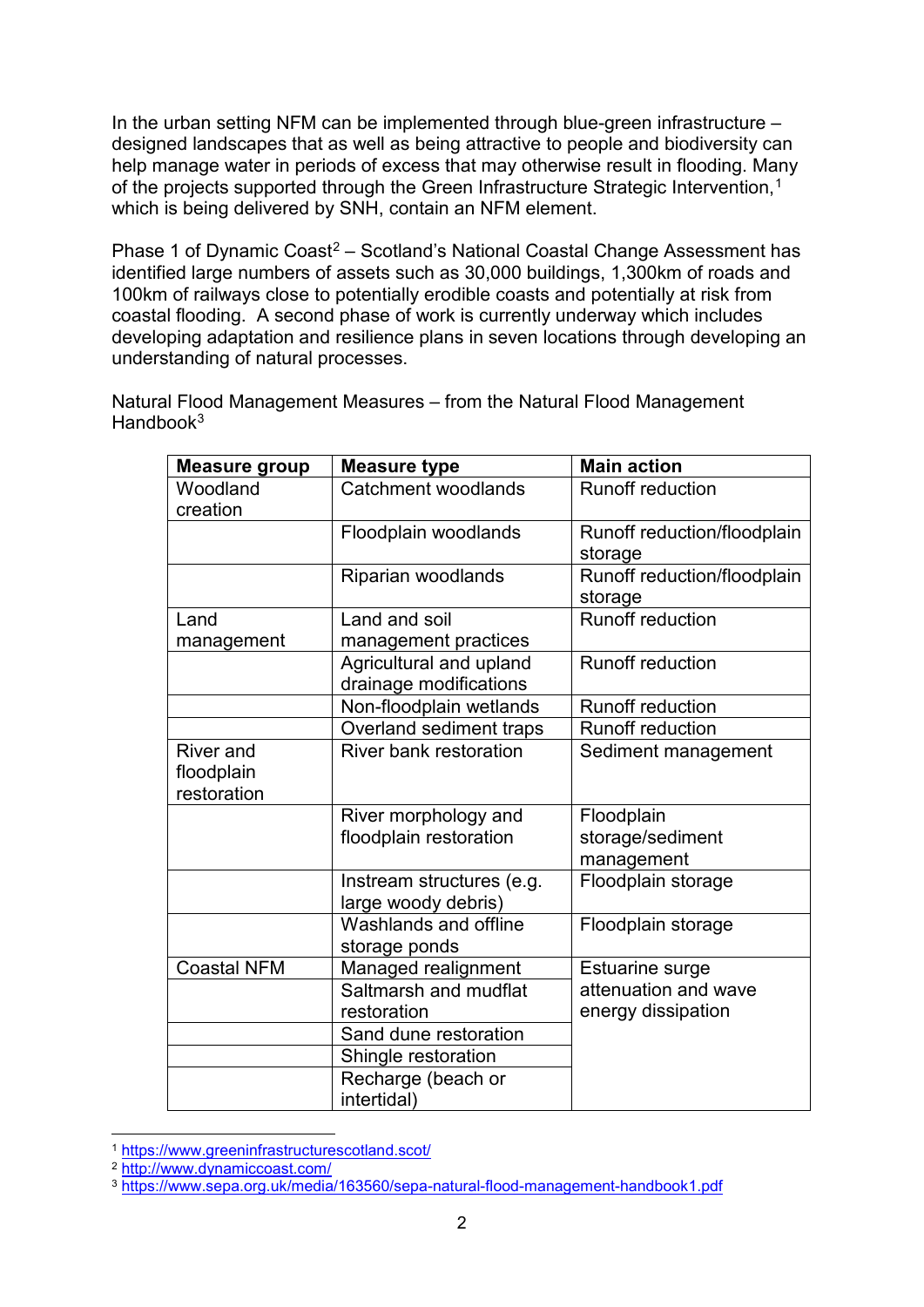Land Management – current rural support includes funding through the Agri-Environment Climate scheme (AECs) for support for management of grassland, wetland and upland habitats which will contribute to flood management. Scotland's natural capital can provide many benefits. Therefore the inclusion of the following should be included in sustainable flood management measures: the restoration of wetland habitats and flood plains, water margin creation and management, riparian woodland management, and agro-forestry.

Peatland Action – Since 2012, Peatland Action, working in partnership with others, has set over 19,000 ha of degraded peatland on the road to recovery. The project continues to restore peatlands. One of the benefits is that healthy peatlands regulate run-off, and so reduce flooding and maintain base flows.

The Benefits of Beavers in natural flood management - These benefits will arise from their role as nature's engineers. Beavers are widely considered to be 'ecosystem engineers', which means they have a large impact on habitats and species through the alterations they make to the physical environment. Beavers can provide a range of ecosystem services. These include 'provisioning ecosystem services' such as increased ground water storage, 'regulation and maintenance ecosystem services' such as flow stabilisation and flood prevention.

The mechanisms by which beavers change environments and affect biodiversity include: creating ponds and wetlands, altering sediment transport processes, importing woody debris into aquatic environments, creating important habitat features such as standing dead wood, creating coppiced stands and unique vegetation structures, and creating successional stages such as beaver meadows. Beaver dams will impede the flow (quantity and velocity) of water in a channel. Beaver dams therefore increase the in-channel storage of water. By increasing the amount of water stored in a channel or on a floodplain the effects of prolonged periods of dry weather may be lessened. By slowing flow, and therefore reducing the speed at which intercepted precipitation passes through a catchment, beaver dams can increase the length of time taken for a flood to reach its peak and reduce the height of the peak. The dissipation of energy associated with flows slowed by beaver activity will result in increased channel stability i.e. less erosion and deposition and therefore less lateral and vertical movement of the channel. Beaver activity may therefore result in the development of natural flood defences.

Beavers have therefore a potentially significant role in flood management and SNH supports incorporating beaver presence into NFM proposals where appropriate. Working with the Scottish Beaver Forum, SNH is identifying potential areas in Tayside and Forth which could be suitable projects for wetland restoration which would include NFM.

Some useful information about the role of beavers in flood management can be found below:

- Section 3.4.3 (page 58-63) of the SNH 2015 ['Beavers in Scotland'](https://www.nature.scot/beavers-scotland-report-scottish-government) report